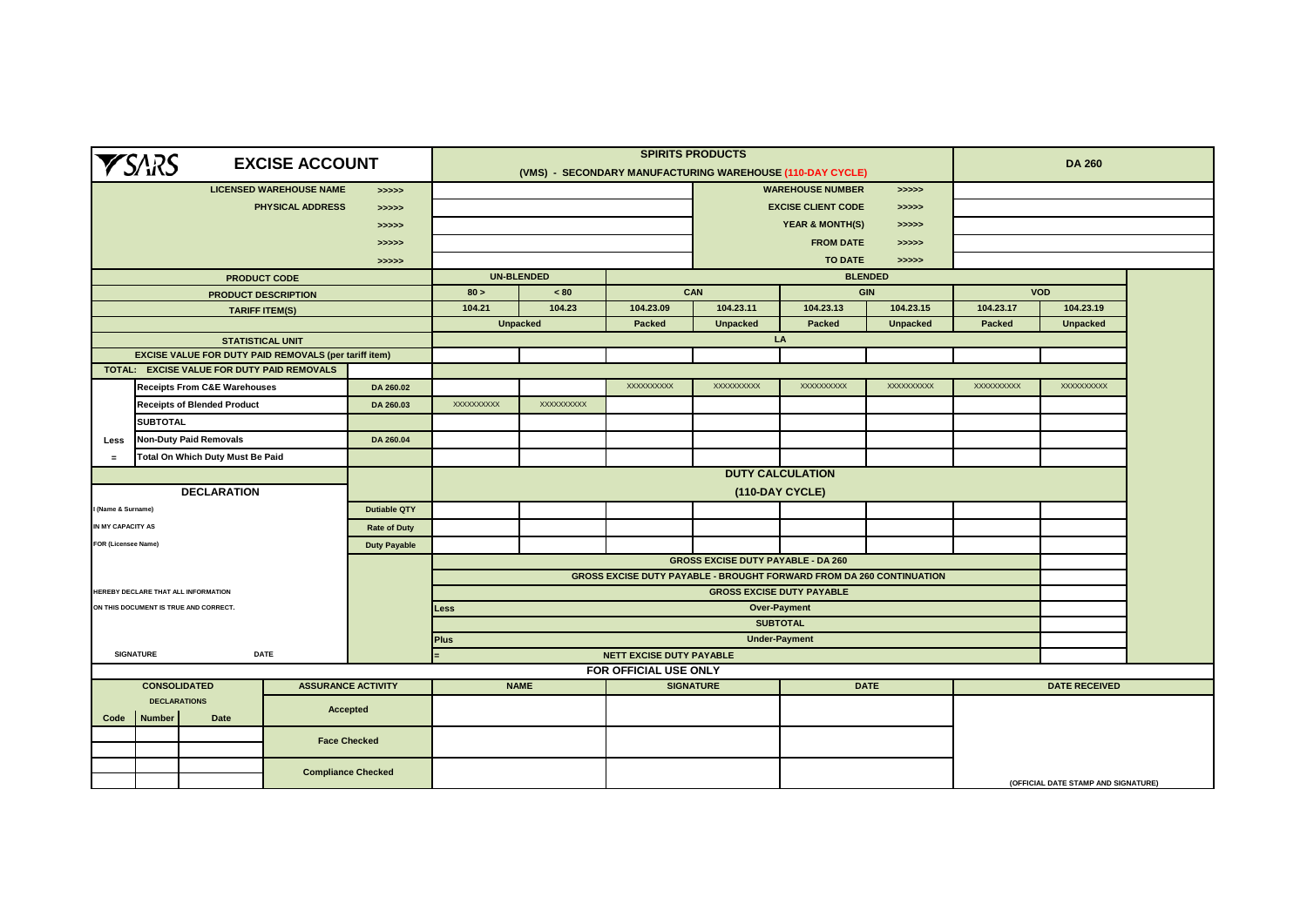|          | <b>YSARS</b><br><b>EXCISE ACCOUNT</b>                                                 |                     |               |                                            | <b>SPIRITS PRODUCTS</b><br>(VMS) - SECONDARY MANUFACTURING WAREHOUSE (110-DAY CYCLE) |                                        |                         |                   | DA 260 - Continuation |                 |  |  |
|----------|---------------------------------------------------------------------------------------|---------------------|---------------|--------------------------------------------|--------------------------------------------------------------------------------------|----------------------------------------|-------------------------|-------------------|-----------------------|-----------------|--|--|
|          | <b>LICENSED WAREHOUSE NAME</b>                                                        | > >> > >            |               |                                            |                                                                                      |                                        | <b>WAREHOUSE NUMBER</b> | > >> > > >        |                       |                 |  |  |
|          | PHYSICAL ADDRESS                                                                      | > >> > >            |               |                                            |                                                                                      | <b>EXCISE CLIENT CODE</b><br>> >> > >  |                         |                   |                       |                 |  |  |
|          |                                                                                       | > >> > > >          |               |                                            |                                                                                      | <b>YEAR &amp; MONTH(S)</b><br>> >> > > |                         |                   |                       |                 |  |  |
|          |                                                                                       | > >> > >            |               |                                            |                                                                                      | <b>FROM DATE</b><br>> >> > >           |                         |                   |                       |                 |  |  |
|          |                                                                                       | >>>>>               |               |                                            |                                                                                      |                                        | TO DATE                 | >>>>>             |                       |                 |  |  |
|          | <b>PRODUCT CODE</b>                                                                   |                     |               |                                            |                                                                                      | <b>BLENDED</b>                         |                         |                   |                       |                 |  |  |
|          | <b>PRODUCT DESCRIPTION</b>                                                            |                     |               |                                            | <b>LIQ</b>                                                                           |                                        |                         |                   | OTH                   |                 |  |  |
|          | <b>TARIFF ITEM(S)</b>                                                                 |                     | 104.23.21     | 104.23.23                                  | 104.23.22                                                                            | 104.23.24                              | 104.23.25               | 104.23.27         | 104.23.26             | 104.23.28       |  |  |
|          |                                                                                       |                     | <b>Packed</b> | <b>Unpacked</b>                            | Packed                                                                               | <b>Unpacked</b>                        | Packed                  | <b>Unpacked</b>   | Packed                | <b>Unpacked</b> |  |  |
|          | <b>STATISTICAL UNIT</b>                                                               |                     |               |                                            |                                                                                      | LA                                     |                         |                   |                       |                 |  |  |
|          | <b>EXCISE VALUE FOR DUTY PAID REMOVALS (per tariff item)</b>                          |                     |               |                                            |                                                                                      |                                        |                         |                   |                       |                 |  |  |
|          | TOTAL: EXCISE VALUE FOR DUTY PAID REMOVALS<br><b>Receipts From C&amp;E Warehouses</b> |                     | XXXXXXXXXX    | XXXXXXXXXX                                 | XXXXXXXXXX                                                                           | XXXXXXXXX                              | XXXXXXXXX               | <b>XXXXXXXXXX</b> | XXXXXXXXXX            | XXXXXXXXXX      |  |  |
|          |                                                                                       | DA 260.02           |               |                                            |                                                                                      |                                        |                         |                   |                       |                 |  |  |
|          | <b>Receipts of Blended Product</b>                                                    | DA 260.03           |               |                                            |                                                                                      |                                        |                         |                   |                       |                 |  |  |
|          | <b>SUBTOTAL</b>                                                                       |                     |               |                                            |                                                                                      |                                        |                         |                   |                       |                 |  |  |
| Less     | <b>Non-Duty Paid Removals</b>                                                         | DA 260.04           |               |                                            |                                                                                      |                                        |                         |                   |                       |                 |  |  |
| $\equiv$ | Total On Which Duty Must Be Paid                                                      |                     |               |                                            |                                                                                      |                                        |                         |                   |                       |                 |  |  |
|          |                                                                                       |                     |               | <b>DUTY CALCULATION</b><br>(110-DAY CYCLE) |                                                                                      |                                        |                         |                   |                       |                 |  |  |
|          |                                                                                       |                     |               |                                            |                                                                                      |                                        |                         |                   |                       |                 |  |  |
|          |                                                                                       | <b>Dutiable QTY</b> |               |                                            |                                                                                      |                                        |                         |                   |                       |                 |  |  |
|          |                                                                                       | <b>Rate of Duty</b> |               |                                            |                                                                                      |                                        |                         |                   |                       |                 |  |  |
|          |                                                                                       | <b>Duty Payable</b> |               |                                            |                                                                                      |                                        |                         |                   |                       |                 |  |  |
|          |                                                                                       |                     |               |                                            | <b>GROSS EXCISE DUTY PAYABLE - CARRIED FORWARD TO DA 260</b>                         |                                        |                         |                   |                       |                 |  |  |
|          |                                                                                       |                     |               |                                            |                                                                                      |                                        |                         |                   |                       |                 |  |  |
|          |                                                                                       |                     |               |                                            |                                                                                      |                                        |                         |                   |                       |                 |  |  |
|          |                                                                                       |                     |               |                                            |                                                                                      |                                        |                         |                   |                       |                 |  |  |
|          |                                                                                       |                     |               |                                            |                                                                                      |                                        |                         |                   |                       |                 |  |  |
|          |                                                                                       |                     |               |                                            |                                                                                      |                                        |                         |                   |                       |                 |  |  |
|          |                                                                                       |                     |               |                                            |                                                                                      |                                        |                         |                   |                       |                 |  |  |
|          |                                                                                       |                     |               |                                            |                                                                                      |                                        |                         |                   |                       |                 |  |  |
|          |                                                                                       |                     |               |                                            |                                                                                      |                                        |                         |                   |                       |                 |  |  |
|          |                                                                                       |                     |               |                                            |                                                                                      |                                        |                         |                   |                       |                 |  |  |
|          |                                                                                       |                     |               |                                            |                                                                                      |                                        |                         |                   |                       |                 |  |  |
|          |                                                                                       |                     |               |                                            |                                                                                      |                                        |                         |                   |                       |                 |  |  |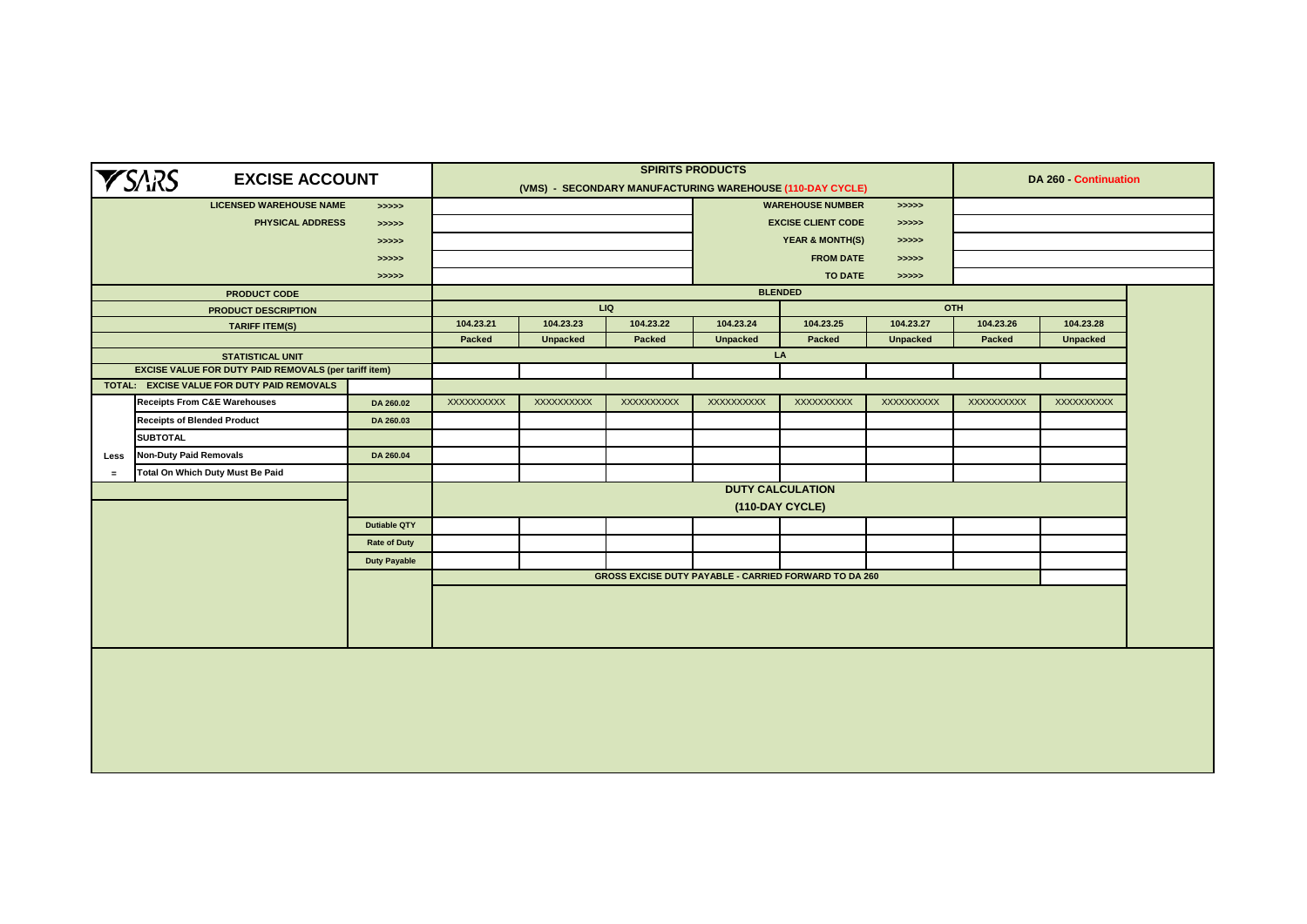|             | <b>EXCISE ACCOUNT SCHEDULE</b>                     |                                 |        |                   |                                                           | <b>SPIRITS PRODUCTS</b>            |                            |                          | DA 260.02                |                          |  |  |
|-------------|----------------------------------------------------|---------------------------------|--------|-------------------|-----------------------------------------------------------|------------------------------------|----------------------------|--------------------------|--------------------------|--------------------------|--|--|
|             | <b>RECEIPTS FROM C&amp;E WAREHOUSES</b>            |                                 |        |                   | (VMS) - SECONDARY MANUFACTURING WAREHOUSE (110-DAY CYCLE) |                                    |                            |                          |                          |                          |  |  |
|             | LICENSED WAREHOUSE NAME >>>>>                      |                                 |        | $\mathbf 0$       |                                                           |                                    | <b>WAREHOUSE NUMBER</b>    | >>>>>                    |                          |                          |  |  |
|             |                                                    | PHYSICAL ADDRESS >>>>>          |        | $\mathbf 0$       |                                                           | <b>EXCISE CLIENT CODE</b><br>>>>>> |                            |                          |                          |                          |  |  |
|             |                                                    | >>>>>                           |        | $\pmb{0}$         |                                                           |                                    | <b>YEAR &amp; MONTH(S)</b> | >>>>>                    |                          |                          |  |  |
|             |                                                    | >>>>>                           |        | $\mathbf 0$       |                                                           | <b>FROM DATE</b><br>>>>>>          |                            |                          |                          |                          |  |  |
|             |                                                    | >>>>>                           |        | $\pmb{0}$         |                                                           | <b>TO DATE</b><br>>>>>>            |                            |                          |                          | 1900/01/00               |  |  |
|             | <b>PRODUCT CODE</b>                                |                                 |        | <b>UN-BLENDED</b> |                                                           |                                    |                            |                          |                          |                          |  |  |
|             | <b>PRODUCT DESCRIPTION</b>                         |                                 | 80 >   | ~< 80             |                                                           |                                    |                            |                          |                          |                          |  |  |
|             | <b>TARIFF ITEM(S)</b>                              |                                 | 104.21 | 104.23            |                                                           |                                    |                            |                          |                          |                          |  |  |
|             |                                                    |                                 |        | <b>Unpacked</b>   |                                                           |                                    |                            |                          |                          |                          |  |  |
|             | <b>STATISTICAL UNIT</b>                            |                                 |        | LA                |                                                           |                                    |                            |                          |                          |                          |  |  |
|             | <b>SUPPORTING DOCUMENTS</b>                        |                                 |        |                   |                                                           |                                    |                            |                          |                          |                          |  |  |
|             | (Official Declarations / Commercial Documents)     |                                 |        |                   |                                                           |                                    |                            |                          |                          |                          |  |  |
| <b>TYPE</b> | <b>NUMBER</b>                                      | <b>DATE</b>                     |        |                   |                                                           |                                    |                            |                          |                          |                          |  |  |
|             | <b>BROUGHT FORWARD FROM PREVIOUS DA 260.02</b>     |                                 |        |                   | XXXXXXXXX                                                 | XXXXXXXXX                          | <b>XXXXXXXXXX</b>          | XXXXXXXXXX               | <b>XXXXXXXXXX</b>        | <b>XXXXXXXXXX</b>        |  |  |
|             |                                                    |                                 |        |                   | <b>XXXXXXXXXX</b>                                         | <b>XXXXXXXXXX</b>                  | <b>XXXXXXXXXX</b>          | XXXXXXXXXX               | <b>XXXXXXXXXX</b>        | <b>XXXXXXXXXX</b>        |  |  |
|             |                                                    |                                 |        |                   | XXXXXXXXXX                                                | XXXXXXXXXX                         | XXXXXXXXXX                 | XXXXXXXXXX               | XXXXXXXXXX               | XXXXXXXXXX               |  |  |
|             |                                                    |                                 |        |                   | XXXXXXXXX                                                 | XXXXXXXXX                          | <b>XXXXXXXXXX</b>          | XXXXXXXXX                | XXXXXXXXXX               | XXXXXXXXXX               |  |  |
|             |                                                    |                                 |        |                   | XXXXXXXXXX                                                | XXXXXXXXXX                         | <b>XXXXXXXXXX</b>          | XXXXXXXXXX               | XXXXXXXXXX               | XXXXXXXXXX               |  |  |
|             |                                                    |                                 |        |                   | XXXXXXXXXX                                                | XXXXXXXXXX                         | <b>XXXXXXXXXX</b>          | XXXXXXXXXX               | XXXXXXXXXX               | XXXXXXXXXX               |  |  |
|             |                                                    |                                 |        |                   | <b>XXXXXXXXXX</b>                                         | XXXXXXXXXX                         | <b>XXXXXXXXXX</b>          | <b>XXXXXXXXXX</b>        | <b>XXXXXXXXXX</b>        | <b>XXXXXXXXXX</b>        |  |  |
|             |                                                    |                                 |        |                   | XXXXXXXXXX                                                | XXXXXXXXXX                         | XXXXXXXXXX                 | XXXXXXXXXX               | XXXXXXXXXX               | XXXXXXXXXX               |  |  |
|             |                                                    |                                 |        |                   | XXXXXXXXXX                                                | <b>XXXXXXXXXX</b>                  | XXXXXXXXXX                 | <b>XXXXXXXXXX</b>        | XXXXXXXXXX               | <b>XXXXXXXXXX</b>        |  |  |
|             |                                                    |                                 |        |                   | XXXXXXXXXX                                                | XXXXXXXXXX                         | XXXXXXXXXX                 | XXXXXXXXXX               | XXXXXXXXXX               | XXXXXXXXXX               |  |  |
|             |                                                    |                                 |        |                   | XXXXXXXXXX                                                | XXXXXXXXXX                         | XXXXXXXXXX                 | XXXXXXXXXX               | XXXXXXXXXX               | XXXXXXXXXX               |  |  |
|             |                                                    |                                 |        |                   | XXXXXXXXXX<br>XXXXXXXXX                                   | XXXXXXXXXX<br>XXXXXXXXXX           | XXXXXXXXXX<br>XXXXXXXXXX   | XXXXXXXXXX<br>XXXXXXXXXX | XXXXXXXXXX<br>XXXXXXXXXX | XXXXXXXXXX<br>XXXXXXXXXX |  |  |
|             |                                                    |                                 |        |                   | XXXXXXXXXX                                                | XXXXXXXXXX                         | XXXXXXXXXX                 | XXXXXXXXXX               | XXXXXXXXXX               | XXXXXXXXXX               |  |  |
|             |                                                    |                                 |        |                   | XXXXXXXXXX                                                | XXXXXXXXXX                         | XXXXXXXXXX                 | XXXXXXXXXX               | XXXXXXXXXX               | XXXXXXXXXX               |  |  |
|             |                                                    |                                 |        |                   | XXXXXXXXXX                                                | XXXXXXXXXX                         | XXXXXXXXXX                 | XXXXXXXXXX               | XXXXXXXXXX               | XXXXXXXXXX               |  |  |
|             |                                                    |                                 |        |                   | XXXXXXXXXX                                                | XXXXXXXXXX                         | XXXXXXXXXX                 | XXXXXXXXXX               | XXXXXXXXXX               | <b>XXXXXXXXXX</b>        |  |  |
|             |                                                    |                                 |        |                   | XXXXXXXXXX                                                | XXXXXXXXXX                         | <b>XXXXXXXXXX</b>          | XXXXXXXXX                | XXXXXXXXXX               | XXXXXXXXXX               |  |  |
|             | <b>SUBTOTALS CARRIED FORWARD TO NEXT DA 260.02</b> |                                 |        |                   | XXXXXXXXXX                                                | XXXXXXXXX                          | XXXXXXXXXX                 | XXXXXXXXXX               | XXXXXXXXXX               | XXXXXXXXXX               |  |  |
|             |                                                    | <b>TOTALS</b>                   |        |                   | XXXXXXXXXX                                                | XXXXXXXXX                          | XXXXXXXXXX                 | XXXXXXXXXX               | XXXXXXXXXX               | XXXXXXXXXX               |  |  |
|             |                                                    | <b>LESS 1.5% LOSS ALLOWANCE</b> |        |                   | XXXXXXXXXX                                                | XXXXXXXXXX                         | <b>XXXXXXXXXX</b>          | XXXXXXXXXX               | <b>XXXXXXXXXX</b>        | <b>XXXXXXXXXX</b>        |  |  |
|             | <b>GRAND TOTALS CARRIED FORWARD TO DA 260</b>      |                                 |        |                   | XXXXXXXXXX                                                | XXXXXXXXXX                         | XXXXXXXXXX                 | XXXXXXXXXX               | XXXXXXXXXX               | XXXXXXXXXX               |  |  |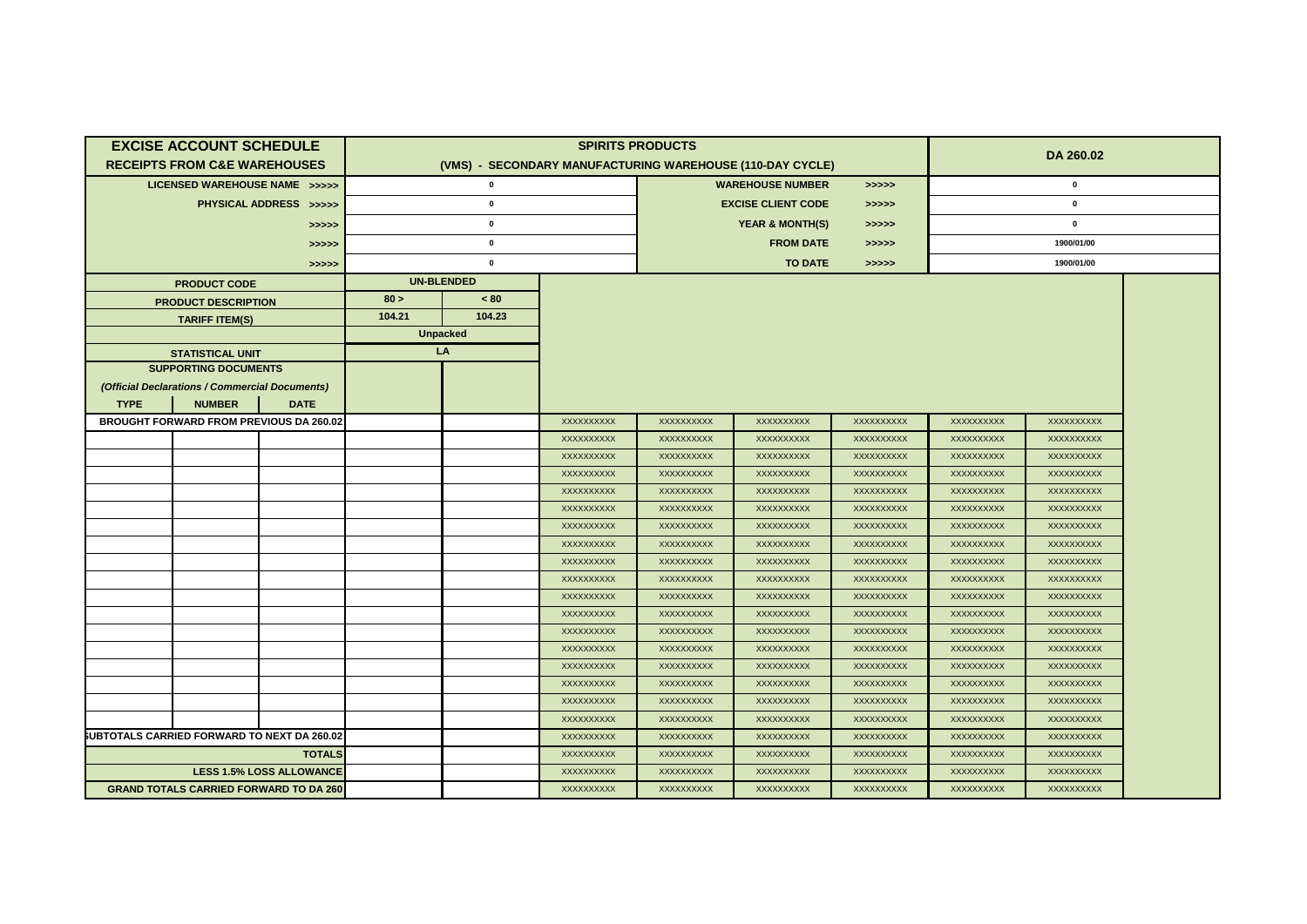|                                             | <b>EXCISE ACCOUNT SCHEDULE</b><br><b>RECEIPTS OF BLENDED PRODUCT</b> |                                               |            |                                     |           | <b>SPIRITS PRODUCTS</b>   | (VMS) - SECONDARY MANUFACTURING WAREHOUSE (110-DAY CYCLE) |           | DA 260.03   |            |           |  |
|---------------------------------------------|----------------------------------------------------------------------|-----------------------------------------------|------------|-------------------------------------|-----------|---------------------------|-----------------------------------------------------------|-----------|-------------|------------|-----------|--|
|                                             | LICENSED WAREHOUSE NAME >>>>>                                        |                                               |            | $\mathbf 0$                         |           |                           | <b>WAREHOUSE NUMBER</b>                                   | >>>>>     | $\pmb{0}$   |            |           |  |
|                                             |                                                                      | PHYSICAL ADDRESS >>>>>                        |            | $\mathbf 0$                         |           |                           | <b>EXCISE CLIENT CODE</b>                                 | >>>>>     | $\mathbf 0$ |            |           |  |
|                                             |                                                                      |                                               |            | $\mathbf 0$                         |           |                           | <b>YEAR &amp; MONTH(S)</b>                                |           | $\pmb{0}$   |            |           |  |
|                                             |                                                                      | >>>>>                                         |            |                                     |           |                           |                                                           | >>>>>     |             |            |           |  |
|                                             |                                                                      | >>>>>                                         |            | $\mathbf 0$                         |           | <b>FROM DATE</b><br>>>>>> |                                                           |           |             | 1900/01/00 |           |  |
|                                             |                                                                      | >>>>>                                         |            | $\mathbf 0$                         |           |                           | <b>TO DATE</b>                                            | > >> > >  |             | 1900/01/00 |           |  |
|                                             | <b>PRODUCT CODE</b>                                                  |                                               |            | <b>UN-BLENDED</b><br><b>BLENDED</b> |           |                           |                                                           |           |             |            |           |  |
|                                             | <b>PRODUCT DESCRIPTION</b>                                           |                                               | 80 >       | $~<$ 80                             | CAN       | GIN                       | <b>VOD</b>                                                |           | LIQ         |            | OTH       |  |
|                                             | <b>TARIFF ITEM(S)</b>                                                |                                               | 104.21     | 104.23                              | 104.23.11 | 104.23.15                 | 104.23.19                                                 | 104.23.23 | 104.23.24   | 104.23.27  | 104.23.28 |  |
|                                             |                                                                      |                                               |            |                                     |           |                           | <b>Unpacked</b>                                           |           |             |            |           |  |
|                                             | <b>STATISTICAL UNIT</b>                                              |                                               |            |                                     |           |                           | LA                                                        |           |             |            |           |  |
|                                             | <b>SUPPORTING DOCUMENTS</b>                                          |                                               |            |                                     |           |                           |                                                           |           |             |            |           |  |
|                                             | (Official Declarations / Commercial Documents)<br><b>NUMBER</b>      | <b>DATE</b>                                   |            |                                     |           |                           |                                                           |           |             |            |           |  |
| <b>TYPE</b>                                 | <b>BROUGHT FORWARD FROM PREVIOUS DA 260.03</b>                       |                                               | XXXXXXXXXX | XXXXXXXXX                           |           |                           |                                                           |           |             |            |           |  |
|                                             |                                                                      |                                               | XXXXXXXXXX | XXXXXXXXXX                          |           |                           |                                                           |           |             |            |           |  |
|                                             |                                                                      |                                               | XXXXXXXXXX | XXXXXXXXXX                          |           |                           |                                                           |           |             |            |           |  |
|                                             |                                                                      |                                               | XXXXXXXXXX | XXXXXXXXXX                          |           |                           |                                                           |           |             |            |           |  |
|                                             |                                                                      |                                               | XXXXXXXXX  | XXXXXXXXXX                          |           |                           |                                                           |           |             |            |           |  |
|                                             |                                                                      |                                               | XXXXXXXXX  | XXXXXXXXX                           |           |                           |                                                           |           |             |            |           |  |
|                                             |                                                                      |                                               | XXXXXXXXX  | XXXXXXXXXX                          |           |                           |                                                           |           |             |            |           |  |
|                                             |                                                                      |                                               | XXXXXXXXXX | XXXXXXXXXX                          |           |                           |                                                           |           |             |            |           |  |
|                                             |                                                                      |                                               |            |                                     |           |                           |                                                           |           |             |            |           |  |
|                                             |                                                                      |                                               |            |                                     |           |                           |                                                           |           |             |            |           |  |
|                                             |                                                                      |                                               |            |                                     |           |                           |                                                           |           |             |            |           |  |
|                                             |                                                                      |                                               |            |                                     |           |                           |                                                           |           |             |            |           |  |
|                                             |                                                                      |                                               |            |                                     |           |                           |                                                           |           |             |            |           |  |
|                                             |                                                                      |                                               |            |                                     |           |                           |                                                           |           |             |            |           |  |
|                                             |                                                                      |                                               |            |                                     |           |                           |                                                           |           |             |            |           |  |
|                                             |                                                                      |                                               |            |                                     |           |                           |                                                           |           |             |            |           |  |
|                                             |                                                                      |                                               |            |                                     |           |                           |                                                           |           |             |            |           |  |
|                                             |                                                                      |                                               |            |                                     |           |                           |                                                           |           |             |            |           |  |
|                                             |                                                                      |                                               |            |                                     |           |                           |                                                           |           |             |            |           |  |
|                                             |                                                                      |                                               |            |                                     |           |                           |                                                           |           |             |            |           |  |
| SUBTOTALS CARRIED FORWARD TO NEXT DA 260.03 |                                                                      |                                               |            |                                     |           |                           |                                                           |           |             |            |           |  |
|                                             |                                                                      | <b>GRAND TOTALS CARRIED FORWARD TO DA 260</b> |            |                                     |           |                           |                                                           |           |             |            |           |  |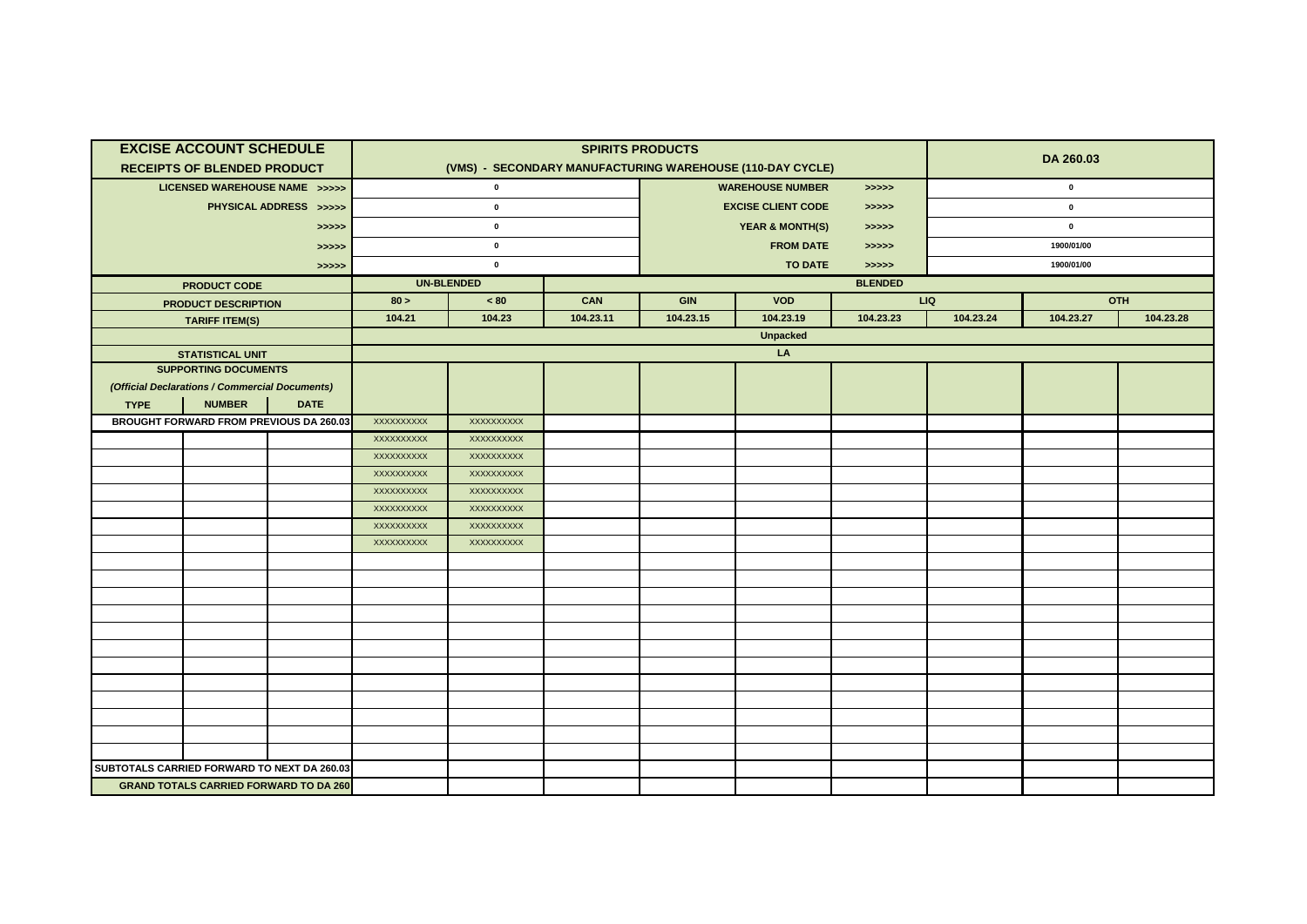| <b>EXCISE ACCOUNT SCHEDULE</b>                                               |                                           |  |                            |        |                                                           | <b>SPIRITS PRODUCTS</b> |                                       |               |                 | DA 260.04  |                 |  |
|------------------------------------------------------------------------------|-------------------------------------------|--|----------------------------|--------|-----------------------------------------------------------|-------------------------|---------------------------------------|---------------|-----------------|------------|-----------------|--|
| <b>SUMMARY OF NON-DUTY PAID REMOVALS</b>                                     |                                           |  |                            |        | (VMS) - SECONDARY MANUFACTURING WAREHOUSE (110-DAY CYCLE) |                         |                                       |               |                 |            |                 |  |
| LICENSED WAREHOUSE NAME >>>>>                                                |                                           |  |                            |        | $\mathbf 0$                                               |                         | <b>WAREHOUSE NUMBER</b><br>>>>>>      |               |                 |            |                 |  |
|                                                                              | PHYSICAL ADDRESS >>>>>                    |  |                            |        | $\pmb{0}$                                                 |                         | <b>EXCISE CLIENT CODE</b><br>> >> > > |               |                 |            |                 |  |
|                                                                              |                                           |  | >>>>>                      |        | $\pmb{0}$                                                 |                         | <b>YEAR &amp; MONTH(S)</b><br>>>>>>   |               |                 | $\pmb{0}$  |                 |  |
|                                                                              |                                           |  | >>>>>                      |        | $\pmb{0}$                                                 |                         | <b>FROM DATE</b><br>>>>>>             |               |                 | 1900/01/00 |                 |  |
|                                                                              |                                           |  | >>>>>                      |        | $\pmb{0}$                                                 |                         | <b>TO DATE</b><br>>>>>>               |               |                 |            |                 |  |
| <b>PRODUCT CODE</b>                                                          |                                           |  |                            |        | <b>UN-BLENDED</b>                                         |                         |                                       |               | <b>BLENDED</b>  |            |                 |  |
| <b>PRODUCT DESCRIPTION</b>                                                   |                                           |  |                            | 80 >   | < 80                                                      | CAN                     |                                       |               | GIN             | <b>VOD</b> |                 |  |
| <b>TARIFF ITEM(S)</b>                                                        |                                           |  |                            | 104.21 | 104.23                                                    | 104.23.09               | 104.23.11                             | 104.23.13     | 104.23.15       | 104.23.17  | 104.23.19       |  |
|                                                                              |                                           |  |                            |        | <b>Unpacked</b>                                           | Packed                  | <b>Unpacked</b>                       | <b>Packed</b> | <b>Unpacked</b> | Packed     | <b>Unpacked</b> |  |
| <b>STATISTICAL UNIT</b>                                                      |                                           |  | <b>SUPPORTING DOCUMENT</b> |        |                                                           |                         |                                       | LA            |                 |            |                 |  |
|                                                                              |                                           |  |                            |        |                                                           |                         |                                       |               |                 |            |                 |  |
| <b>REBATED REMOVALS</b><br>TYPE NUMBER DATE<br><b>SCHEDULE 6 REBATE ITEN</b> |                                           |  |                            |        |                                                           |                         |                                       |               |                 |            |                 |  |
|                                                                              |                                           |  |                            |        |                                                           |                         |                                       |               |                 |            |                 |  |
|                                                                              |                                           |  |                            |        |                                                           |                         |                                       |               |                 |            |                 |  |
|                                                                              |                                           |  |                            |        |                                                           |                         |                                       |               |                 |            |                 |  |
|                                                                              |                                           |  |                            |        |                                                           |                         |                                       |               |                 |            |                 |  |
|                                                                              |                                           |  |                            |        |                                                           |                         |                                       |               |                 |            |                 |  |
|                                                                              |                                           |  |                            |        |                                                           |                         |                                       |               |                 |            |                 |  |
|                                                                              |                                           |  |                            |        |                                                           |                         |                                       |               |                 |            |                 |  |
|                                                                              |                                           |  |                            |        |                                                           |                         |                                       |               |                 |            |                 |  |
|                                                                              |                                           |  |                            |        |                                                           |                         |                                       |               |                 |            |                 |  |
|                                                                              |                                           |  |                            |        |                                                           |                         |                                       |               |                 |            |                 |  |
|                                                                              |                                           |  |                            |        |                                                           |                         |                                       |               |                 |            |                 |  |
| <b>REMOVAL TYPE:</b>                                                         |                                           |  |                            |        |                                                           |                         |                                       |               |                 |            |                 |  |
| <b>BONDED REMOVALS TO RSA WAREHOUSES</b>                                     |                                           |  |                            |        |                                                           |                         |                                       |               |                 |            |                 |  |
| <b>REMOVAL TYPE:</b>                                                         |                                           |  |                            |        |                                                           |                         |                                       |               |                 |            |                 |  |
|                                                                              | <b>BONDED REMOVALS TO BLNS WAREHOUSES</b> |  |                            |        |                                                           |                         |                                       |               |                 |            |                 |  |
| <b>REMOVAL TYPE:</b>                                                         |                                           |  |                            |        |                                                           |                         |                                       |               |                 |            |                 |  |
| <b>EXPORT REMOVALS</b>                                                       |                                           |  |                            |        |                                                           |                         |                                       |               |                 |            |                 |  |
| <b>REMOVAL TYPE:</b>                                                         |                                           |  |                            |        |                                                           | XXXXXXXXXX              | XXXXXXXXXX                            | XXXXXXXXXX    | XXXXXXXXXX      | XXXXXXXXXX | XXXXXXXXXX      |  |
| TRANSFERS TO BLENDED PRODUCT                                                 |                                           |  |                            |        |                                                           |                         |                                       |               |                 |            |                 |  |
| <b>GRAND TOTALS CARRIED FORWARD TO DA 260</b>                                |                                           |  |                            |        |                                                           |                         |                                       |               |                 |            |                 |  |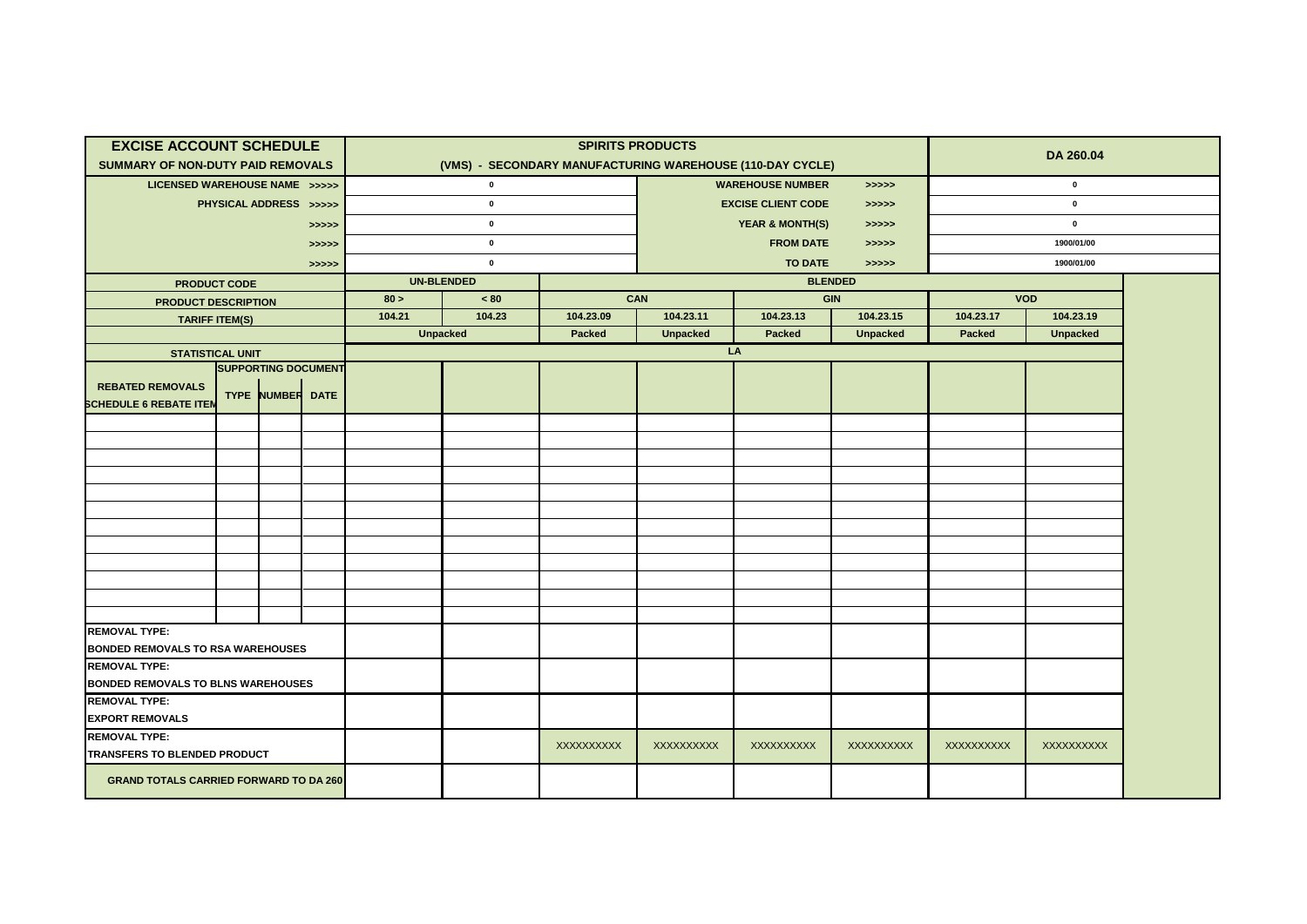| <b>EXCISE ACCOUNT SCHEDULE</b>                                                      |                        |  |                            |             |                                                           | <b>SPIRITS PRODUCTS</b> |                                                                              |                         |                 | DA 260.04 - Continuation |                 |  |  |
|-------------------------------------------------------------------------------------|------------------------|--|----------------------------|-------------|-----------------------------------------------------------|-------------------------|------------------------------------------------------------------------------|-------------------------|-----------------|--------------------------|-----------------|--|--|
| <b>SUMMARY OF NON-DUTY PAID REMOVALS</b>                                            |                        |  |                            |             | (VMS) - SECONDARY MANUFACTURING WAREHOUSE (110-DAY CYCLE) |                         |                                                                              |                         |                 |                          |                 |  |  |
| LICENSED WAREHOUSE NAME >>>>>                                                       |                        |  |                            |             | $\pmb{0}$                                                 |                         | <b>WAREHOUSE NUMBER</b><br>$\rightarrow \rightarrow \rightarrow \rightarrow$ |                         |                 |                          | $\mathbf 0$     |  |  |
|                                                                                     | PHYSICAL ADDRESS >>>>> |  |                            |             | $\pmb{0}$                                                 |                         | <b>EXCISE CLIENT CODE</b><br>> >> > >                                        |                         |                 |                          |                 |  |  |
|                                                                                     |                        |  | >>>>>                      |             | $\pmb{0}$                                                 |                         | <b>YEAR &amp; MONTH(S)</b><br>>>>>>                                          |                         |                 |                          |                 |  |  |
|                                                                                     |                        |  | >>>>>                      | $\mathbf 0$ |                                                           |                         |                                                                              | <b>FROM DATE</b>        | >>>>>           |                          |                 |  |  |
|                                                                                     |                        |  | >>>>>                      |             | $\pmb{0}$                                                 |                         |                                                                              | <b>TO DATE</b><br>>>>>> |                 |                          | 1900/01/00      |  |  |
| <b>PRODUCT CODE</b>                                                                 |                        |  |                            |             |                                                           |                         | <b>BLENDED</b>                                                               |                         |                 |                          |                 |  |  |
| <b>PRODUCT DESCRIPTION</b>                                                          |                        |  |                            |             | LIQ                                                       |                         |                                                                              |                         | OTH             |                          |                 |  |  |
| <b>TARIFF ITEM(S)</b>                                                               |                        |  |                            | 104.23.21   | 104.23.23                                                 | 104.23.22               | 104.23.24                                                                    | 104.23.25               | 104.23.27       | 104.23.26                | 104.23.28       |  |  |
|                                                                                     |                        |  |                            | Packed      | <b>Unpacked</b>                                           | Packed                  | <b>Unpacked</b>                                                              | <b>Packed</b>           | <b>Unpacked</b> | Packed                   | <b>Unpacked</b> |  |  |
| <b>STATISTICAL UNIT</b>                                                             |                        |  | <b>SUPPORTING DOCUMENT</b> |             |                                                           |                         |                                                                              | LA                      |                 |                          |                 |  |  |
|                                                                                     |                        |  |                            |             |                                                           |                         |                                                                              |                         |                 |                          |                 |  |  |
| <b>REBATED REMOVALS</b><br><b>TYPE NUMBER DATE</b><br><b>SCHEDULE 6 REBATE ITEN</b> |                        |  |                            |             |                                                           |                         |                                                                              |                         |                 |                          |                 |  |  |
|                                                                                     |                        |  |                            |             |                                                           |                         |                                                                              |                         |                 |                          |                 |  |  |
|                                                                                     |                        |  |                            |             |                                                           |                         |                                                                              |                         |                 |                          |                 |  |  |
|                                                                                     |                        |  |                            |             |                                                           |                         |                                                                              |                         |                 |                          |                 |  |  |
|                                                                                     |                        |  |                            |             |                                                           |                         |                                                                              |                         |                 |                          |                 |  |  |
|                                                                                     |                        |  |                            |             |                                                           |                         |                                                                              |                         |                 |                          |                 |  |  |
|                                                                                     |                        |  |                            |             |                                                           |                         |                                                                              |                         |                 |                          |                 |  |  |
|                                                                                     |                        |  |                            |             |                                                           |                         |                                                                              |                         |                 |                          |                 |  |  |
|                                                                                     |                        |  |                            |             |                                                           |                         |                                                                              |                         |                 |                          |                 |  |  |
|                                                                                     |                        |  |                            |             |                                                           |                         |                                                                              |                         |                 |                          |                 |  |  |
|                                                                                     |                        |  |                            |             |                                                           |                         |                                                                              |                         |                 |                          |                 |  |  |
|                                                                                     |                        |  |                            |             |                                                           |                         |                                                                              |                         |                 |                          |                 |  |  |
| <b>REMOVAL TYPE:</b>                                                                |                        |  |                            |             |                                                           |                         |                                                                              |                         |                 |                          |                 |  |  |
| <b>BONDED REMOVALS TO RSA WAREHOUSES</b>                                            |                        |  |                            |             |                                                           |                         |                                                                              |                         |                 |                          |                 |  |  |
| <b>REMOVAL TYPE:</b>                                                                |                        |  |                            |             |                                                           |                         |                                                                              |                         |                 |                          |                 |  |  |
| <b>BONDED REMOVALS TO BLNS WAREHOUSES</b>                                           |                        |  |                            |             |                                                           |                         |                                                                              |                         |                 |                          |                 |  |  |
| <b>REMOVAL TYPE:</b>                                                                |                        |  |                            |             |                                                           |                         |                                                                              |                         |                 |                          |                 |  |  |
| <b>EXPORT REMOVALS</b>                                                              |                        |  |                            |             |                                                           |                         |                                                                              |                         |                 |                          |                 |  |  |
| <b>REMOVAL TYPE:</b>                                                                |                        |  |                            | XXXXXXXXXX  | XXXXXXXXXX                                                | XXXXXXXXXX              | XXXXXXXXXX                                                                   | <b>XXXXXXXXXX</b>       | XXXXXXXXXX      | XXXXXXXXXX               | XXXXXXXXXX      |  |  |
| TRANSFERS TO BLENDED PRODUCT                                                        |                        |  |                            |             |                                                           |                         |                                                                              |                         |                 |                          |                 |  |  |
| <b>GRAND TOTALS CARRIED FORWARD TO DA 260</b>                                       |                        |  |                            |             |                                                           |                         |                                                                              |                         |                 |                          |                 |  |  |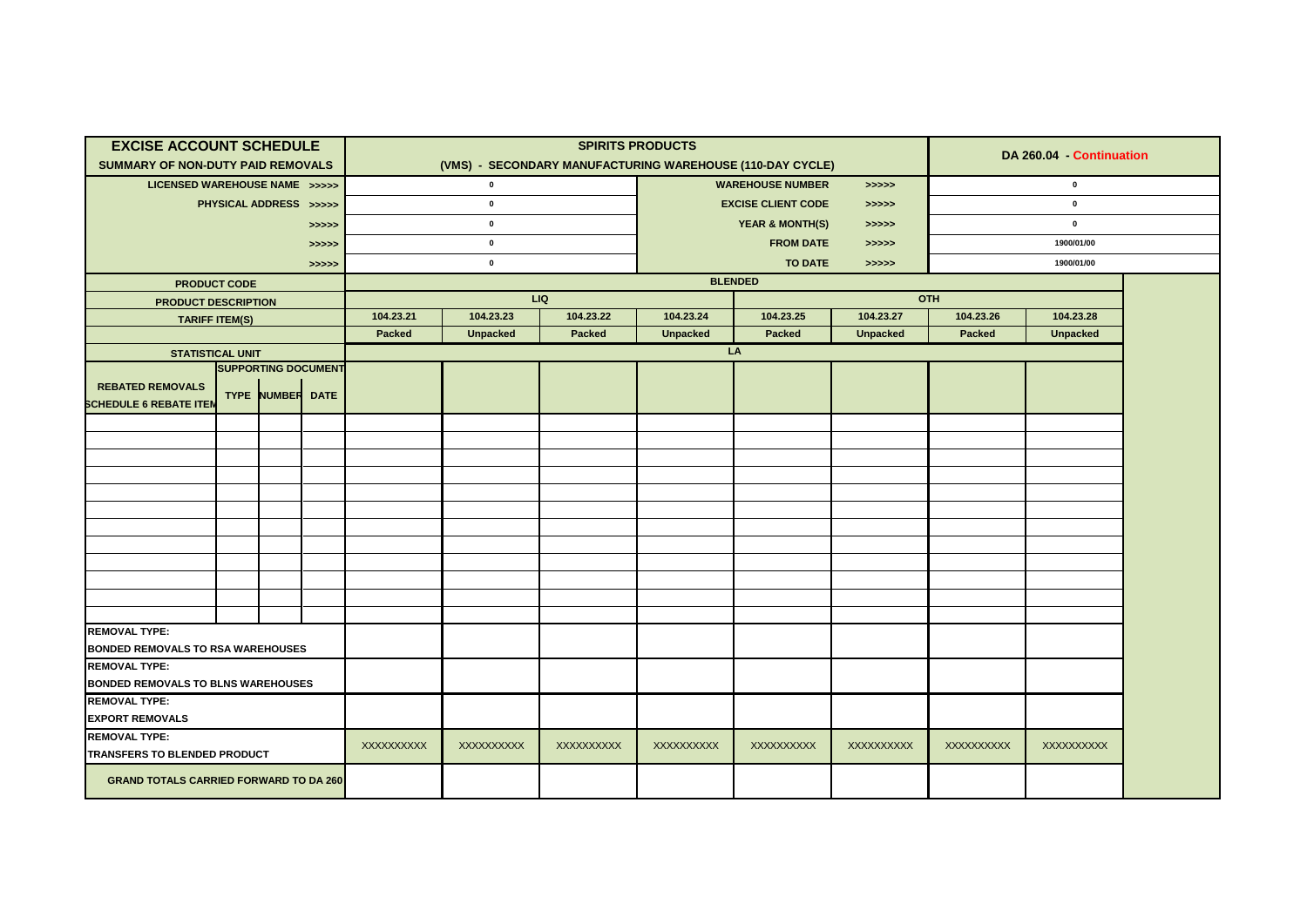|                                                | <b>EXCISE ACCOUNT SCHEDULE</b>                         |                        |        |                   |           | <b>SPIRITS PRODUCTS</b>          |                                                           |                 | DA 260.04 A |                 |  |
|------------------------------------------------|--------------------------------------------------------|------------------------|--------|-------------------|-----------|----------------------------------|-----------------------------------------------------------|-----------------|-------------|-----------------|--|
| <b>ITEMISED LIST OF NON-DUTY PAID REMOVALS</b> |                                                        |                        |        |                   |           |                                  | (VMS) - SECONDARY MANUFACTURING WAREHOUSE (110-DAY CYCLE) |                 |             | $\pmb{0}$       |  |
|                                                | LICENSED WAREHOUSE NAME >>>>>                          |                        |        | $\mathbf 0$       |           | <b>WAREHOUSE NUMBER</b><br>>>>>> |                                                           |                 |             |                 |  |
|                                                |                                                        | PHYSICAL ADDRESS >>>>> |        | $\mathbf{0}$      |           |                                  | <b>EXCISE CLIENT CODE</b>                                 | >>>>>           | $\mathbf 0$ |                 |  |
| <b>REMOVAL TYPE &gt;</b>                       |                                                        |                        |        | $\pmb{0}$         |           |                                  | <b>YEAR &amp; MONTH(S)</b>                                | >>>>>           | $\pmb{0}$   |                 |  |
| (See DA 260.04)                                |                                                        |                        |        | $\pmb{0}$         |           |                                  | <b>FROM DATE</b>                                          | >>>>>           | 1900/01/00  |                 |  |
|                                                | A Separate Form Must Be Used For Each Removal Type     |                        |        | $\pmb{0}$         |           |                                  | <b>TO DATE</b>                                            | > >> > >        |             | 1900/01/00      |  |
|                                                | <b>PRODUCT CODE</b>                                    |                        |        | <b>UN-BLENDED</b> |           |                                  |                                                           | <b>BLENDED</b>  |             |                 |  |
|                                                | <b>PRODUCT DESCRIPTION</b>                             |                        | 80 >   | < 80              |           | CAN                              | GIN                                                       |                 |             | <b>VOD</b>      |  |
|                                                | <b>TARIFF ITEM(S)</b>                                  |                        | 104.21 | 104.23            | 104.23.09 | 104.23.11                        | 104.23.13                                                 | 104.23.15       | 104.23.17   | 104.23.19       |  |
|                                                |                                                        |                        |        | <b>Unpacked</b>   | Packed    | <b>Unpacked</b>                  | Packed<br>LA                                              | <b>Unpacked</b> | Packed      | <b>Unpacked</b> |  |
|                                                | <b>STATISTICAL UNIT</b><br><b>SUPPORTING DOCUMENTS</b> |                        |        |                   |           |                                  |                                                           |                 |             |                 |  |
|                                                | (Official Declarations / Commercial Documents)         |                        |        |                   |           |                                  |                                                           |                 |             |                 |  |
| <b>TYPE</b>                                    | <b>NUMBER</b>                                          | <b>DATE</b>            |        |                   |           |                                  |                                                           |                 |             |                 |  |
|                                                | BROUGHT FORWARD FROM PREVIOUS DA 260.04 A              |                        |        |                   |           |                                  |                                                           |                 |             |                 |  |
|                                                |                                                        |                        |        |                   |           |                                  |                                                           |                 |             |                 |  |
|                                                |                                                        |                        |        |                   |           |                                  |                                                           |                 |             |                 |  |
|                                                |                                                        |                        |        |                   |           |                                  |                                                           |                 |             |                 |  |
|                                                |                                                        |                        |        |                   |           |                                  |                                                           |                 |             |                 |  |
|                                                |                                                        |                        |        |                   |           |                                  |                                                           |                 |             |                 |  |
|                                                |                                                        |                        |        |                   |           |                                  |                                                           |                 |             |                 |  |
|                                                |                                                        |                        |        |                   |           |                                  |                                                           |                 |             |                 |  |
|                                                |                                                        |                        |        |                   |           |                                  |                                                           |                 |             |                 |  |
|                                                |                                                        |                        |        |                   |           |                                  |                                                           |                 |             |                 |  |
|                                                |                                                        |                        |        |                   |           |                                  |                                                           |                 |             |                 |  |
|                                                |                                                        |                        |        |                   |           |                                  |                                                           |                 |             |                 |  |
|                                                |                                                        |                        |        |                   |           |                                  |                                                           |                 |             |                 |  |
|                                                |                                                        |                        |        |                   |           |                                  |                                                           |                 |             |                 |  |
|                                                |                                                        |                        |        |                   |           |                                  |                                                           |                 |             |                 |  |
|                                                |                                                        |                        |        |                   |           |                                  |                                                           |                 |             |                 |  |
|                                                |                                                        |                        |        |                   |           |                                  |                                                           |                 |             |                 |  |
|                                                |                                                        |                        |        |                   |           |                                  |                                                           |                 |             |                 |  |
|                                                |                                                        |                        |        |                   |           |                                  |                                                           |                 |             |                 |  |
| UBTOTALS CARRIED FORWARD TO NEXT DA 260.04 A   |                                                        |                        |        |                   |           |                                  |                                                           |                 |             |                 |  |
|                                                | <b>GRAND TOTALS CARRIED FORWARD TO DA 260.04</b>       |                        |        |                   |           |                                  |                                                           |                 |             |                 |  |